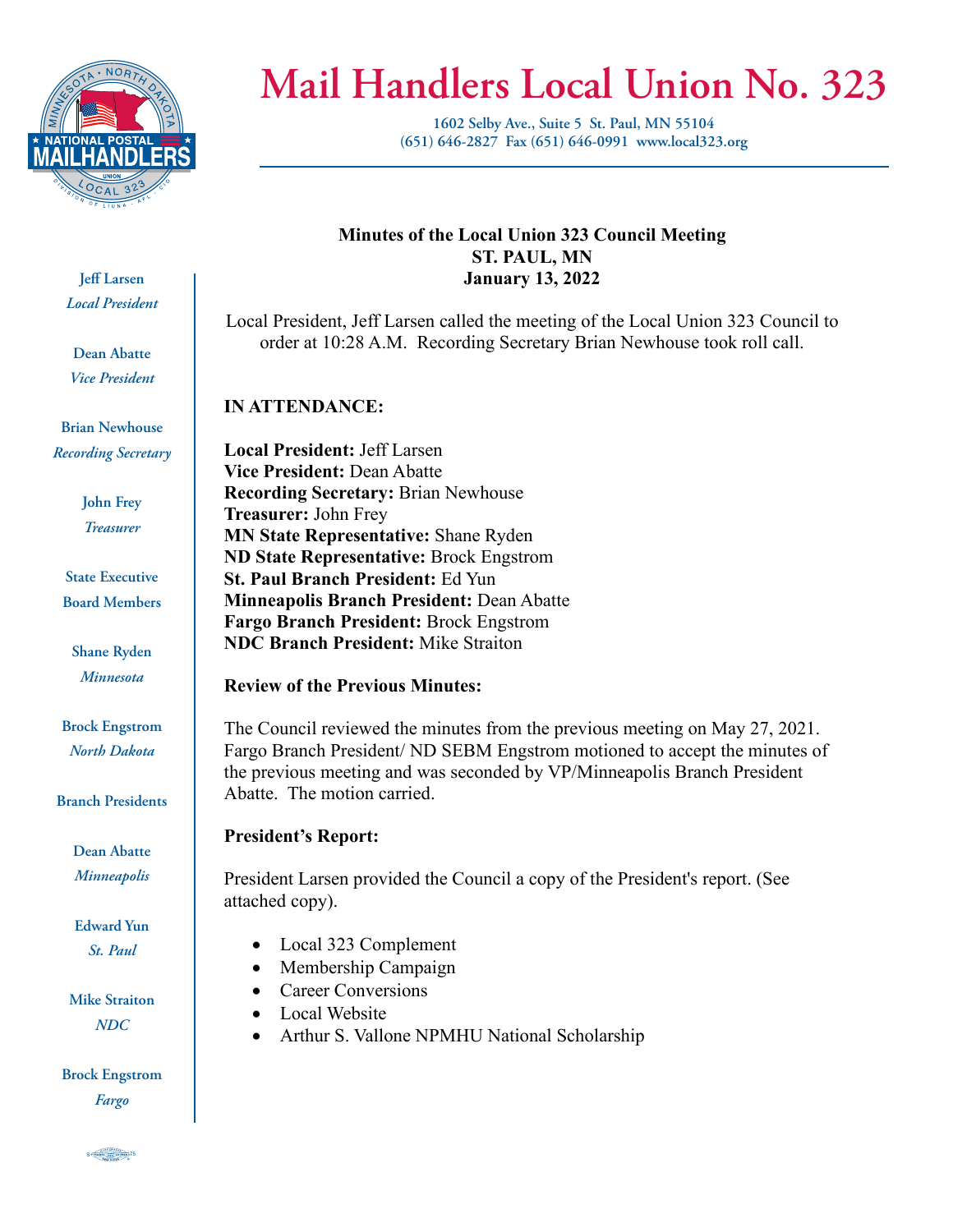Upcoming Events:

Annual Audit – To be scheduled Local Executive Board Meeting – March

#### **Officer Reports**

**Vice President/Mpls Branch** – Staffing Issues

**Recording Secretary** – COVID Issues

**Treasurer's Report -** Review of the Profit and Loss Statement, Year-to-Year Comparison

**MN SEBM -** St. Cloud: New steward; Mankato: Staffing issues

**St. Paul –** THS issues at LDC; daily assignment issues; mask issues

**NDC** – Congratulations, Mike Straiton is officially retired (from USPS); staffing issues

#### **President's Agenda Items**

- Contract Administration
- Membership Levels
- Scholarship Rules
- Contract Proposals

#### **Those items reserved for the Local Union Council**

• Local 323 Bylaws

VP/Minneapolis Branch President Abatte raises several questions concerning Article 6 of the Bylaws which pertains to the Salary and Benefits of the Local President. He began with a question about the meaning of full-time in Article 6, Section 6.1 (A). President Larsen explained that full-time, as the term is used in this Section, has a specific meaning derived from the NPMHU National Constitution, the Uniform Local Union Constitution, and Article 24 of the National Agreement. He explained further that a Form 50 is cut which places the Local President in a LWOP status for an undetermined period and the Local Union becomes the primary employer. President Larsen added that the Salary rate of Article 6, Section 6.1 (A), only applies "provided" that the Local President is a fulltime Officer.

VP/Minneapolis Branch President Abatte inquired specifically as to whether a full-time Local President could work overtime at the Postal Service. President Larsen answered no and stated that a full-time Local President was not eligible or available to work overtime at the Postal Service. He added that he has not worked overtime or a holiday at the Postal